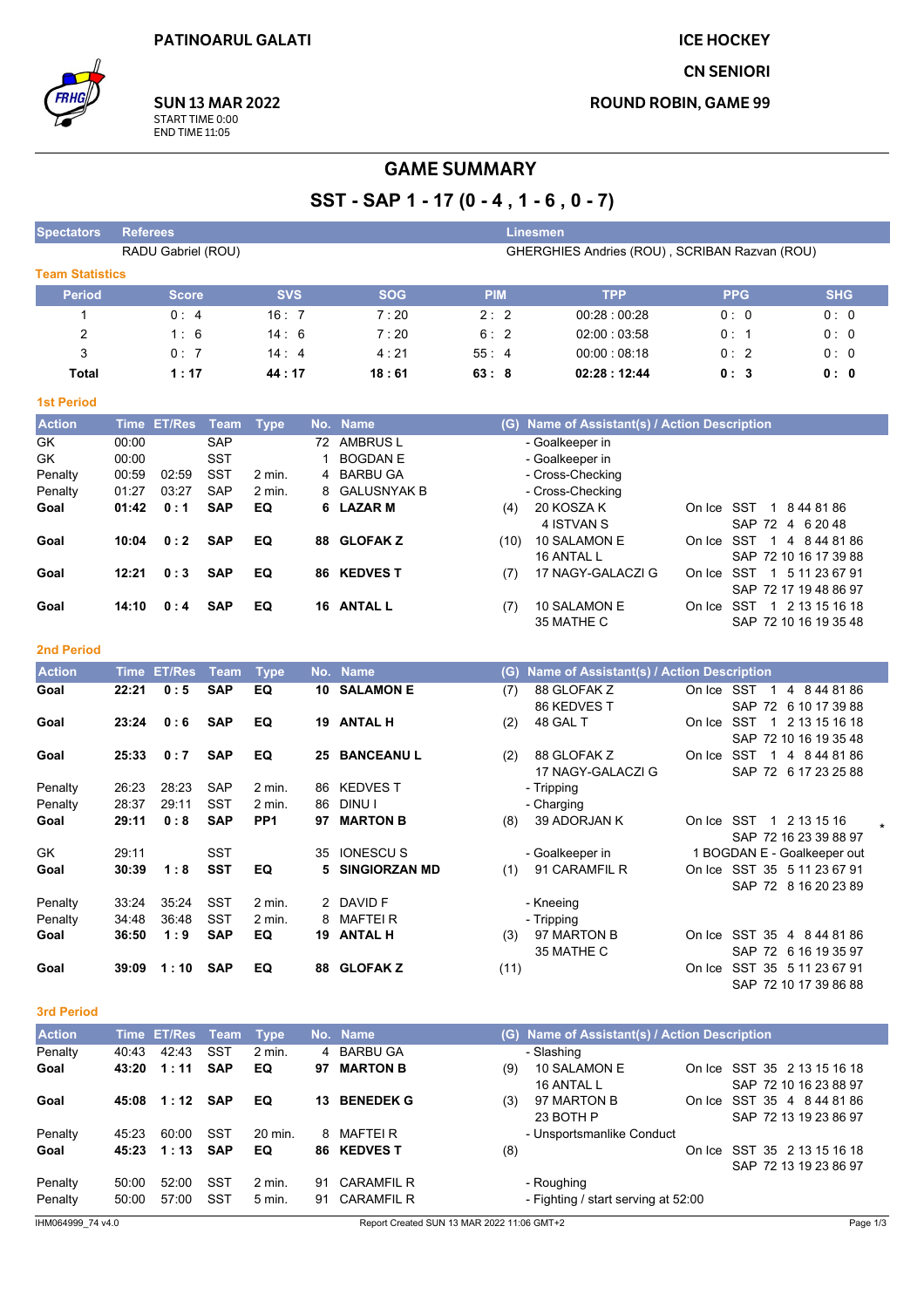

# **SUN 13 MAR 2022**  $rac{S}{E}$

| TART TIME 0:00 |  |
|----------------|--|
| ND TIME 11:05  |  |

| <b>Action</b> | <b>Time</b> | <b>ET/Res</b> | <b>Team</b> | <b>Type</b>       |    | No. Name          |
|---------------|-------------|---------------|-------------|-------------------|----|-------------------|
| Penalty       | 50:00       | 60:00         | SST         | 20 min.           | 91 | <b>CARAMFIL R</b> |
| Penalty       | 51:20       | 53:20         | <b>SAP</b>  | $2 \text{ min}$ . | 10 | <b>SALAMON E</b>  |
| Penalty       | 52:09       | 52:49         | SST         | $2 \text{ min}$ . | 17 | DINCA DC          |
| Penalty       | 52:36       | 53:46         | SST         | $2$ min.          | 2  | DAVID F           |
| Goal          | 52:49       | 1:14          | <b>SAP</b>  | PP <sub>1</sub>   | 19 | <b>ANTAL H</b>    |
| Goal          | 53:46       | 1:15          | <b>SAP</b>  | PP <sub>1</sub>   | 97 | <b>MARTON B</b>   |
|               |             |               |             |                   |    |                   |
| Goal          | 54:43       | 1:16          | SAP         | EQ                |    | 16 ANTAL L        |
| Goal          | 56:53       | 1:17          | <b>SAP</b>  | EQ                | 86 | <b>KEDVES T</b>   |
| Penalty       | 58:10       | 60:00         | SST         | 2 min             | 5  | SINGIORZAN MD     |
| Penalty       | 58:17       | 60:00         | <b>SAP</b>  | 2 min.            | 19 | <b>ANTAL H</b>    |
| GK            | 60:00       |               | SST         |                   |    |                   |
| GK            | 60:00       |               | SAP         |                   |    |                   |

## **ICE HOCKEY**

#### **CN SENIORI**

#### **ROUND ROBIN, GAME 99**

| (G) Name of Assistant(s) / Action Description                                          |                                                               |
|----------------------------------------------------------------------------------------|---------------------------------------------------------------|
| - Fighting<br>- Boarding<br>- Too Many Players<br>- Interference<br>88 GLOFAK Z<br>(4) | On Ice SST 35 11 23 81                                        |
| 23 BOTH P                                                                              | $\star$<br>SAP 72 16 19 23 88                                 |
| 10 SALAMON E<br>(10)<br>20 KOSZA K                                                     | On Ice SST 35 4 11 23 81<br>SAP 72 4 10 20 48 97              |
| 23 BOTH P<br>(8)<br>39 ADORJAN K                                                       | On Ice SST 35 4 17 44 81 86<br>SAP 72 16 23 39 86 88          |
| 16 ANTAL L<br>(9)<br>25 BANCEANUL                                                      | On Ice SST 35 5 11 23 67 86<br>SAP 72 16 25 39 86 88          |
| - Tripping<br>- Other Penalties                                                        |                                                               |
|                                                                                        | 35 IONESCU S - Goalkeeper out<br>72 AMBRUS L - Goalkeeper out |

#### **Goalkeeper Records**

#### Team : SST - Sportul Studentesc

| No. Name          | <b>SOG</b> | <b>SVS</b> | <b>MIP</b> | No. Name          | $-SOGZ$ | <b>SVS</b> | <b>MIP</b> |
|-------------------|------------|------------|------------|-------------------|---------|------------|------------|
| 35 IONESCU Silviu | 29         | 20         | 30:49      | 72 AMBRUS Levente |         |            | 60:00      |
| BOGDAN Enache     | 32         | 24         | 29:11      | 29 BERES Szilard  |         |            |            |

Team : SAP - ACS Sapientia U23

#### **Game Statistics**

| Team: SST (Black)  |                                |              |             |             |                |             |                |             |           |                      |               |
|--------------------|--------------------------------|--------------|-------------|-------------|----------------|-------------|----------------|-------------|-----------|----------------------|---------------|
|                    | Head Coach: MARTIN loan        |              |             |             |                |             |                |             |           | <b>Shots on Goal</b> |               |
| No. Pos.           | <b>Name</b>                    | G            | A           | P           | <b>PIM</b>     |             | $\overline{2}$ | 3           | <b>OT</b> | <b>TS</b>            | $+/-$         |
| 5 D                | SINGIORZAN Mihnea Doru         |              | 0           |             | $\overline{2}$ | 0           |                | 0           |           |                      | $-2$          |
| 11 F               | LEFTERACHE Adrian              |              | 0           | 0           | 0              | 2           | 0              | 0           |           | 2                    | $-2$          |
| $\mathsf{F}$<br>23 | <b>BULEANDRA Andrei</b>        |              | 0           | 0           | 0              | 0           |                | 0           |           |                      | $-2$          |
| 67 F               | <b>GRIGORI Vlad</b>            | 0            | $\mathsf 0$ | 0           | $\mathbf 0$    | 1           | 0              |             |           | 2                    | $-2$          |
| 91 D               | <b>CARAMFIL Raul</b>           | 0            | 1           | 1           | 27             | 1           |                | $\Omega$    |           | $\overline{2}$       | $-1$          |
| 4 F                | <b>BARBU Gabriel Alexandru</b> | 0            | 0           | 0           | 4              |             | 0              |             |           | 2                    | $-6$          |
| F<br>8             | MAFTEI Raul +A                 | 0            | $\mathbf 0$ | $\mathbf 0$ | 22             | $\mathbf 0$ | $\Omega$       | $\Omega$    |           | 0                    | -6            |
| 44 F               | <b>RUSU Robert Giovani</b>     |              | 0           | 0           | 0              | 0           |                | 0           |           |                      | $\mathbf{-7}$ |
| 81 F               | <b>NAKOV Martin</b>            | 0            | 0           | 0           | 0              | 1           |                |             |           | 3                    | $\mathbf{-7}$ |
| 86 F               | <b>DINU</b> Ionut              | 0            | 0           | 0           | $\overline{2}$ | $\mathbf 0$ | $\Omega$       | $\mathbf 0$ |           | 0                    | $-8$          |
| 2 D                | <b>DAVID Florin</b>            | 0            | 0           | 0           | 4              |             |                | 0           |           | 2                    | -4            |
| 13 F               | IORDACHE Dragos Gabriel +C     | 0            | 0           | 0           | 0              | 0           |                |             |           | $\overline{2}$       | $-4$          |
| 15 D               | DAVID Igor Simion              | <sup>0</sup> | $\mathbf 0$ | $\Omega$    | 0              | $\mathbf 0$ | $\Omega$       | $\Omega$    |           | 0                    | $-4$          |
| F<br>16            | <b>LUPU Theodor</b>            | 0            | 0           | 0           | 0              | 0           | 0              | 0           |           | 0                    | $-4$          |
| 18 F               | <b>CRISTACHE Andrei</b>        | 0            | $\mathbf 0$ | $\Omega$    | $\mathbf 0$    | $\Omega$    | $\Omega$       | $\Omega$    |           | $\Omega$             | $-4$          |
| 3 D                | STEFAN Andrei Bogdan           | 0            | 0           | 0           | 0              | 0           | 0              | 0           |           | 0                    | 0             |
| 10 F               | <b>GHITA Marian</b>            | 0            | 0           | $\mathbf 0$ | 0              | 0           | $\mathbf 0$    | 0           |           | 0                    | $\mathbf 0$   |
| 17 F               | <b>DINCA Daniel Constantin</b> | 0            | 0           | $\pmb{0}$   | $\overline{c}$ | $\pmb{0}$   | $\mathbf 0$    | 0           |           | 0                    | $-1$          |
| 29<br>D            | <b>STOICA Alexandru</b>        | $\Omega$     | $\mathbf 0$ | $\mathbf 0$ | $\mathbf 0$    | $\mathbf 0$ | $\Omega$       | $\Omega$    |           | $\mathbf 0$          | $\mathbf 0$   |
| 1 GK               | <b>BOGDAN Enache</b>           | 0            | 0           | 0           | 0              | 0           | 0              | 0           |           | 0                    |               |
| 35 GK              | <b>IONESCU Silviu</b>          | 0            | $\mathbf 0$ | 0           | 0              | 0           | 0              | 0           |           |                      |               |
| Total              |                                |              |             | 2           | 63             |             |                | 4           |           | 18                   |               |

| [Team:SAP (White)] |                       |    |   |   |            |   |  |    |                      |       |
|--------------------|-----------------------|----|---|---|------------|---|--|----|----------------------|-------|
| <b>Head Coach:</b> | JENS Brandstrom       |    |   |   |            |   |  |    | <b>Shots on Goal</b> |       |
| No. Pos.           | <b>Name</b>           | G. |   |   | <b>PIM</b> |   |  | O. | TS.                  | $+/-$ |
| 10 F               | <b>SALAMON Ervin</b>  |    |   | 5 |            |   |  |    |                      | $+6$  |
| 16 F               | <b>ANTAL Laszlo</b>   |    | 3 | 5 | 0          | 5 |  |    | 8                    | +6    |
| 17 D               | NAGY-GALACZI Geza     |    |   |   |            |   |  |    | 6                    | $+5$  |
| 39 D               | ADORJAN Koppany       |    |   |   |            |   |  |    |                      | $+5$  |
| 88 F               | <b>GLOFAK Zsombor</b> |    |   | 5 |            |   |  |    |                      | $+7$  |